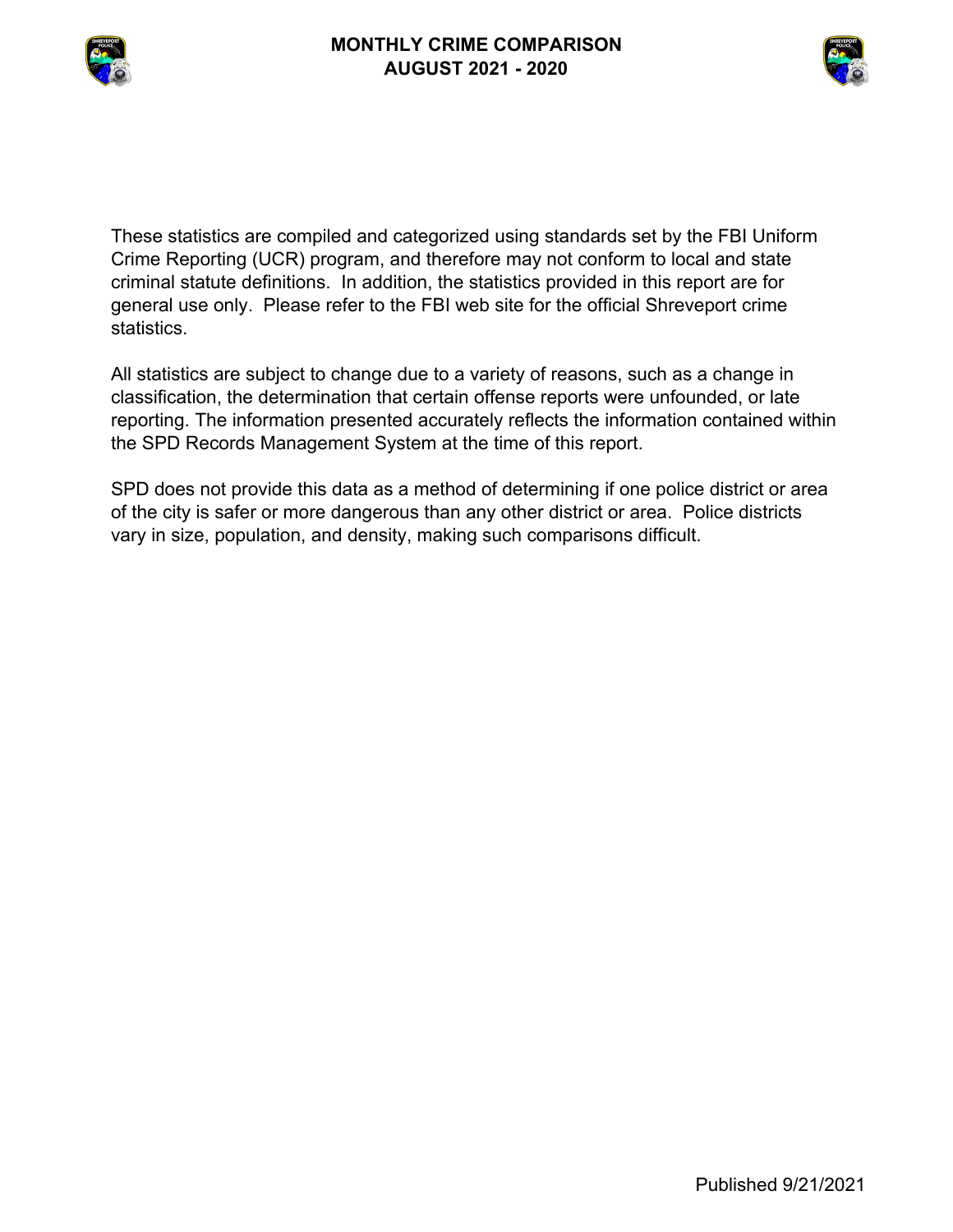|                                                                                           |             |                  | <b>MONTHLY CRIME COMPARISON</b><br><b>AUGUST 2021 - 2020</b> |       |                  |                   |
|-------------------------------------------------------------------------------------------|-------------|------------------|--------------------------------------------------------------|-------|------------------|-------------------|
|                                                                                           |             | <b>NUMBER OF</b> | <b>PERCENT OF</b>                                            |       | <b>NUMBER OF</b> | <b>PERCENT OF</b> |
|                                                                                           |             | <b>OFFENSES</b>  | <b>INCREASE</b>                                              |       | <b>OFFENSES</b>  | <b>INCREASE</b>   |
| <b>TYPE OF</b>                                                                            |             | <b>AUGUST</b>    | <b>OR</b>                                                    |       | <b>YTD</b>       | <b>OR</b>         |
| <b>CRIME</b>                                                                              | 2021        | 2020             | <b>DECREASE</b>                                              | 2021  | 2020             | <b>DECREASE</b>   |
| <b>HOMICIDE</b>                                                                           | 10          | 6                | 67%                                                          | 62    | 35               | 77%               |
| <b>MANSLAUGHTER</b>                                                                       | $\pmb{0}$   | $\boldsymbol{0}$ | <b>NA</b>                                                    | 0     | 1                | $-100%$           |
| <b>JUSTIFIED HOMICIDE</b>                                                                 | $\mathbf 0$ | 0                | <b>NA</b>                                                    | 1     | 6                | $-83%$            |
| <b>TOTAL HOMICIDE</b>                                                                     | 10          | 6                | 67%                                                          | 63    | 42               | 50%               |
| <b>RAPE</b>                                                                               |             |                  |                                                              |       |                  |                   |
| Forcible Rape                                                                             | 11          | 16               | $-31%$                                                       | 90    | 79               | 14%               |
| <b>ROBBERY</b>                                                                            |             |                  |                                                              |       |                  |                   |
| Person Robbery                                                                            |             |                  |                                                              |       |                  |                   |
| Armed                                                                                     | 8           | 13               | $-38%$                                                       | 136   | 79               | 72%               |
| Simple                                                                                    | 6           | 5                | 20%                                                          |       | 52               | $-100%$           |
| <b>Total Person Robbery</b>                                                               | 14          | 18               | $-22%$                                                       | 136   | 131              | 4%                |
| <b>Business Robbery</b>                                                                   |             |                  |                                                              |       |                  |                   |
| Armed                                                                                     | 5           | $\pmb{0}$        | <b>NA</b>                                                    | 29    | 18               | 61%               |
| Simple                                                                                    | 0           | $\mathbf 0$      | <b>NA</b>                                                    |       | 5                |                   |
| <b>Total Business Robbery</b>                                                             | 5           | 0                | <b>NA</b>                                                    | 29    | 23               | 26%               |
| <b>TOTAL ROBBERY</b>                                                                      | 19          | 18               | 6%                                                           | 165   | 154              | 7%                |
| <b>AGGRAVATED ASSAULT/</b>                                                                |             |                  |                                                              |       |                  |                   |
| <b>BATTERY</b>                                                                            | 96          | 149              | $-36%$                                                       | 813   | 860              | $-5%$             |
| <b>BURGLARY</b>                                                                           |             |                  |                                                              |       |                  |                   |
| Residential                                                                               | 87          | 105              | $-17%$                                                       | 641   | 745              | $-14%$            |
| <b>Business</b>                                                                           | 28          | 55               | $-49%$                                                       | 193   | 270              | $-29%$            |
| <b>TOTAL</b>                                                                              | 115         | 160              | $-28%$                                                       | 834   | 1,015            | $-18%$            |
| <b>THEFT</b>                                                                              |             |                  |                                                              |       |                  |                   |
| <b>Purse Snatching</b>                                                                    | $\mathbf 0$ | $\mathbf 0$      | <b>NA</b>                                                    | 5     | $\overline{2}$   | 150%              |
| Shoplifting                                                                               | 40          | 121              | $-67%$                                                       | 662   | 1,302            | $-49%$            |
| <b>Theft from Business</b>                                                                | 17          | 22               | $-23%$                                                       | 169   | 183              | $-8%$             |
| <b>Theft from Residence</b>                                                               | 102         | 128              | $-20%$                                                       | 693   | 888              | $-22%$            |
| Auto Accessory Theft                                                                      | 48          | 30               | 60%                                                          | 315   | 283              | 11%               |
| Theft from Auto                                                                           | 109         | 196              | $-44%$                                                       | 1,065 | 1,247            | $-15%$            |
| <b>Other Thefts</b>                                                                       | 46          | 53               | $-13%$                                                       | 553   | 596              | $-7%$             |
| <b>TOTAL</b>                                                                              | 362         | 550              | $-34%$                                                       | 3,462 | 4,501            | $-23%$            |
| <b>AUTO THEFT</b>                                                                         | 75          | 55               | 36%                                                          | 520   | 406              | 28%               |
| <b>GRAND TOTAL</b>                                                                        | 688         | 954              | $-28%$                                                       | 5,947 | 7,057            | $-16%$            |
| <b>VIOLENT CRIME INDEX</b><br>(Homicide, Rape, Robbery and<br>Aggravated Assault/Battery) | 136         | 189              | $-28%$                                                       | 1,131 | 1,135            | 0%                |
| <b>PROPERTY CRIME INDEX</b><br>$T_{h}$ $\sim$ $f_4$ )                                     | 552         | 765              | $-28%$                                                       | 4,816 | 5,922            | $-19%$            |

*FBI NUMBERS MAINTAINED ON THE FBI UCR WEB SITE DO NOT REFLECT JUSTIFIED HOMICIDES*

(Burglary, Theft and Auto Theft)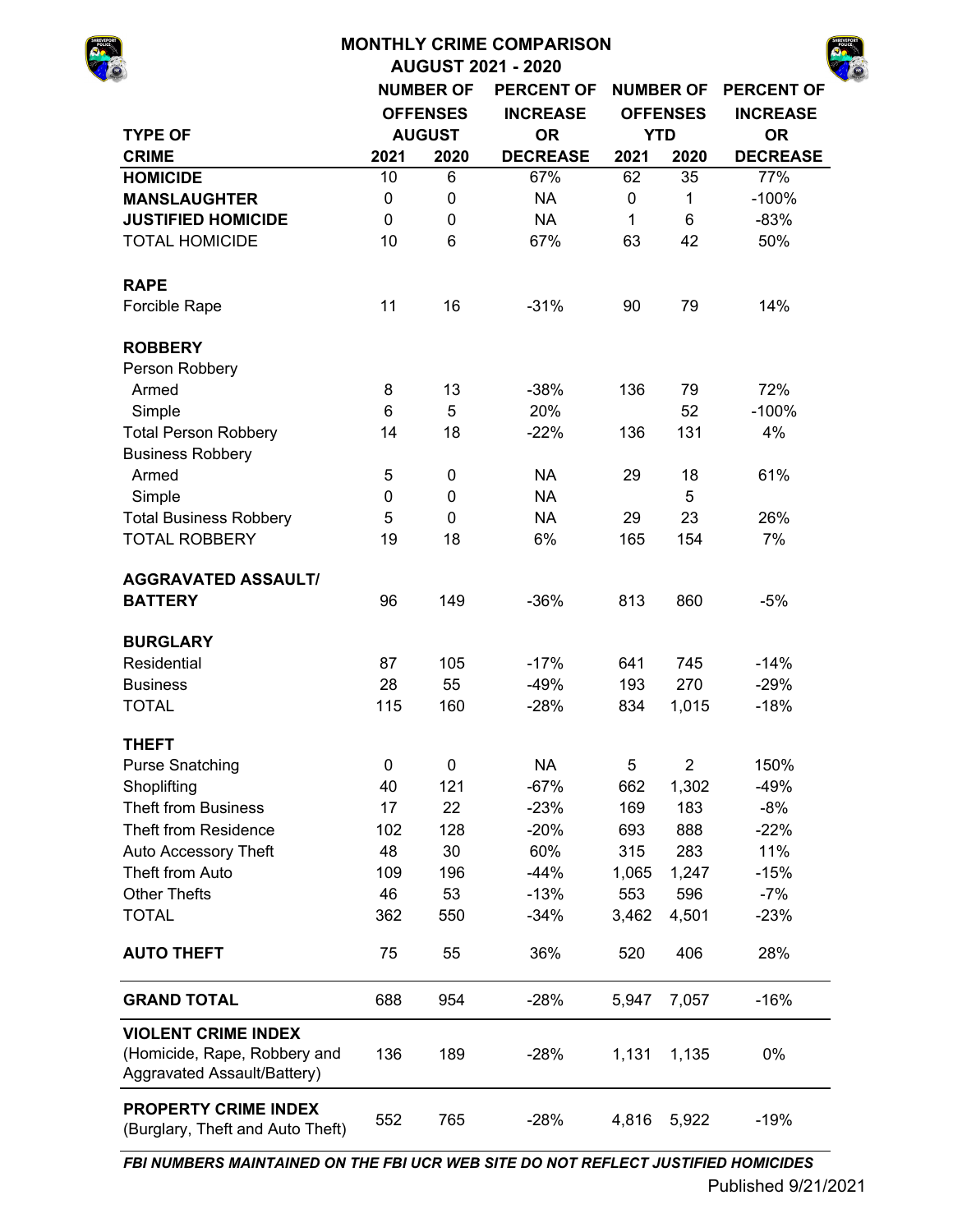# **REPORTED OFFENSESAUGUST 2021**

**1. Martin Luther King Jr. Drive area, North Highland, West** 

**Cooper Road, Lakeview, Hearne Extension, Agurs area north of Hearne**

- **2. Freestate, Cherokee Park, Dixie Highway, Agurs area south of Hearne, Downtown area west of Market**
- **3. Allendale, Ledbetter Heights**
- **4. Highland, Stoner Hill**

**5. Anderson Island, Dixie Garden, Shreve Island, Broadmoor, Waterside, South Highland, Cedar Grove area north of 70th**

**6. Cedar Grove area south of 70th and east of I-49, South Broadmoor, Town South/Spring Lake, East Ridge,** 

**Huckleberry Ridge, Suburban Acres, Wallace Lake, Robson Plantation** 

- **7. Allendale, Lakeside, Queensborough, St Vincent/Ingleside area west of Hearne, Werner Park, Caddo Heights**
- **8. South Lakeshore, Country Club, Mooretown**
- **9. Shorewood Hills, Yarborough, Western Hills, Huntington Park,Reisor, Fox Crossing**
- **10. St Vincent/Ingleside area east of Hearne, Caddo Heights**
- **11. Sunset Acres, Hollywood, Cedar Grove area west of I-49**
- **12. Garden Valley, Cargill Park, Pinecroft, Hyde Park, Brookwood,**
- **Southwood, Suburban Acres, Summergrove, Southern Hills, East Ridge**
- **13. Riverfront, Entertainment District, Downtown area east of Market**

| <b>DISTRICTS</b> |  |
|------------------|--|
|------------------|--|

| <b>SELECTED OFFENSES</b>   | #1             | #2             | #3             | #4             | #5              | #6             | #7             | #8             | #9             | #10            | #11            | #12            | #13            | <b>Total</b> |
|----------------------------|----------------|----------------|----------------|----------------|-----------------|----------------|----------------|----------------|----------------|----------------|----------------|----------------|----------------|--------------|
| <b>HOMICIDE</b>            |                |                | 0              | $\Omega$       | 0               | 0              | 0              | 2              | 0              | 0              | 5              | 1              | 0              | 10           |
| <b>MANSLAUGHTER</b>        | $\Omega$       | 0              | 0              | 0              | 0               | 0              | 0              | $\Omega$       | 0              | 0              | 0              | 0              | 0              | 0            |
| <b>JUSTIFIED HOMICIDE</b>  | $\Omega$       | 0              | $\Omega$       | 0              | 0               | 0              | 0              | 0              | 0              | 0              | 0              | $\Omega$       | 0              | 0            |
| <b>RAPE</b>                | $\Omega$       | 1              | $\overline{2}$ | $\Omega$       |                 | 0              | 3              | 1              | 1              | 0              | 1              | 1              | 0              | 11           |
| <b>PERSON ROBBERY</b>      | $\overline{2}$ | 0              |                |                | 0               | $\overline{2}$ | 3              | $\overline{2}$ | $\overline{2}$ | 0              | 1              | $\Omega$       | 0              | 14           |
| <b>BUSINESS ROBBERY</b>    | 1              | 0              | 0              | 0              | 2               | 0              | 0              | $\overline{2}$ | 0              | 0              | 0              | $\Omega$       | 0              | 5            |
| <b>AGGRAVATED BATTERY</b>  | $\overline{2}$ | 1              | $\Omega$       | 4              | 5               | $\overline{2}$ | 4              | $\overline{2}$ | $\overline{2}$ | 3              | 10             | 3              | 1              | 39           |
| <b>AGGRAVATED ASSAULT</b>  | 1              | 4              |                | 4              | 7               | $\overline{2}$ | 4              | 5              | 8              | $\overline{2}$ | 9              | 10             | 0              | 57           |
| <b>RESIDENCE BURGLARY</b>  | 10             | 5              | $\overline{4}$ | 14             | 10 <sup>1</sup> | 10             | $\overline{7}$ | 8              | 5              | $\overline{2}$ | 6              | 6              | 0              | 87           |
| <b>BUSINESS BURGLARY</b>   | $\Omega$       | 0              | $\Omega$       | 5              | 8               |                | 0              |                | $\overline{2}$ | $\overline{2}$ | 3              | 6              | 0              | 28           |
| <b>PURSE SNATCHING</b>     | $\mathbf{0}$   | 0              | $\Omega$       | $\Omega$       | 0               | 0              | 0              | $\Omega$       | 0              | 0              | 0              | $\Omega$       | 0              | 0            |
| <b>SHOPLIFTING</b>         | $\Omega$       | 0              | 0              |                | 5               | 10             | 2              | $\overline{2}$ | 12             | 0              | $\overline{2}$ | 6              | 0              | 40           |
| <b>THEFT FROM BUSINESS</b> | $\Omega$       | 0              |                | $\overline{2}$ | 5               | $\Omega$       | 1              | 1              | 3              |                | 1              | $\overline{2}$ | 0              | 17           |
| THEFT FROM RESIDENCE       | 3              | 3              | 6              | 12             | 16              | 6              | $\overline{7}$ | 6              | 8              | 9              | 10             | 15             | 1              | 102          |
| <b>AUTO ACC. THEFT</b>     |                | $\overline{2}$ | 4              | 0              | 4               | $\overline{2}$ | 3              | 1              | 9              | $\overline{2}$ | 6              | 14             | 0              | 48           |
| THEFT FROM AUTO            | 4              | $\overline{2}$ | $\overline{2}$ | 5              | 15              | 14             | 5              | 17             | 10             | 0              | 6              | 19             | 10             | 109          |
| <b>THEFT GENERAL</b>       | $\Omega$       | $\overline{2}$ | $\overline{2}$ | 4              | 10              | 6              | 4              | 3              | 4              |                | $\overline{2}$ | 5              | 3              | 46           |
| <b>AUTO THEFT</b>          | $\overline{2}$ | 3              | 4              | 4              | 9               | 6              | 9              | 9              | 8              | $\overline{7}$ | 5              | $\overline{7}$ | $\overline{2}$ | 75           |
| <b>TOTALS</b>              | 27             | 24             | 27             | 56             | 97              | 61             | 52             | 62             | 74             | 29             | 67             | 95             | 17             | 688          |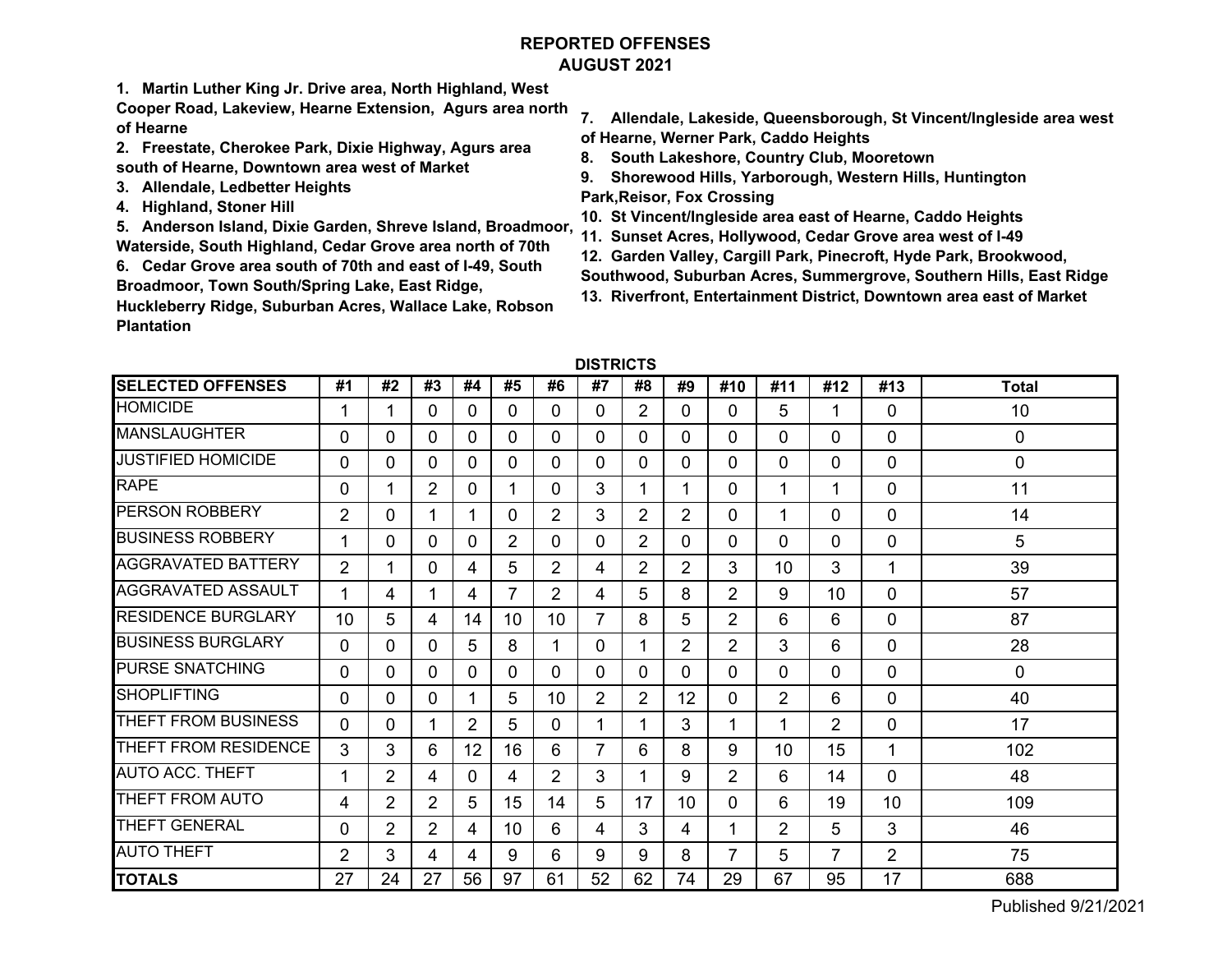# **REPORTED OFFENSESJANUARY - AUGUST 2021**

**1. Martin Luther King Jr. Drive area, North Highland, West Cooper Road, Lakeview, Hearne Extension, Agurs area north of Hearne**

- **2. Freestate, Cherokee Park, Dixie Highway, Agurs area south of Hearne, Downtown area west of Market**
- **3. Allendale, Ledbetter Heights**
- **4. Highland, Stoner Hill**
- **5. Anderson Island, Dixie Garden, Shreve Island, Broadmoor, Waterside, South Highland, Cedar Grove area north of 70th**

**6. Cedar Grove area south of 70th and east of I-49, South Broadmoor, Town South/Spring Lake, East Ridge, Huckleberry** 

**Ridge, Suburban Acres, Wallace Lake, Robson Plantation** 

**7. Allendale, Lakeside, Queensborough, St** 

**Vincent/Ingleside area west of Hearne, Werner Park, Caddo Heights**

**8. South Lakeshore, Country Club, Mooretown**

**9. Shorewood Hills, Yarborough, Western Hills, Huntington Park, Reisor, Fox Crossing**

**10. St Vincent/Ingleside area east of Hearne, Caddo Heights**

**11. Sunset Acres, Hollywood, Cedar Grove area west of I-49**

**12. Garden Valley, Cargill Park, Pinecroft, Hyde Park, Brookwood, Southwood, Suburban Acres,** 

**Summergrove, Southern Hills, East Ridge**

**13. Riverfront, Entertainment District, Downtown area east of Market**

| <b>SELECTED OFFENSES</b>  | #1  | #2  | #3       | #4             | #5       | #6  | #7  | #8  | #9       | #10 | #11      | #12            | #13      | <b>Total</b> |
|---------------------------|-----|-----|----------|----------------|----------|-----|-----|-----|----------|-----|----------|----------------|----------|--------------|
| <b>HOMICIDE</b>           | 7   | 2   | 2        | 3              | 3        | 0   | 10  | 13  | 3        | 8   | 9        | $\overline{2}$ | $\Omega$ | 62           |
| <b>MANSLAUGHTER</b>       | 0   | 0   | 0        | 0              | $\Omega$ | 0   | 0   | 0   | 0        | 0   | 0        | 0              | $\Omega$ | 0            |
| JUSTIFIED HOMICIDE        | 0   | 0   | 0        | 0              | 4        | 0   | 0   | 0   | 0        | 0   | 0        | 0              | 0        | 1            |
| <b>RAPE</b>               | 5   | 3   | 11       | 6              | 12       | 8   | 7   | 8   | 9        | 5   | 7        | 9              | 0        | 90           |
| PERSON ROBBERY            | 9   | 4   | 10       | 8              | 10       | 12  | 15  | 15  | 11       | 12  | 19       | 8              | 3        | 136          |
| BUSINESS ROBBERY          | 2   |     | 0        | $\overline{2}$ | 6        | 2   | 0   | 5   | 6        |     | 3        | 1              | 0        | 29           |
| <b>AGGRAVATED BATTERY</b> | 24  | 13  | 9        | 40             | 26       | 28  | 41  | 39  | 18       | 38  | 44       | 33             | 5        | 358          |
| AGGRAVATED ASSAULT        | 26  | 17  | 10       | 38             | 45       | 29  | 47  | 48  | 38       | 34  | 66       | 51             | 6        | 455          |
| <b>RESIDENCE BURGLARY</b> | 40  | 21  | 23       | 70             | 131      | 42  | 65  | 56  | 55       | 31  | 52       | 55             | 0        | 641          |
| <b>BUSINESS BURGLARY</b>  | 3   | 7   | 15       | 22             | 26       | 19  | 4   | 14  | 15       | 14  | 21       | 33             | 0        | 193          |
| <b>PURSE SNATCHING</b>    | 0   | 0   | $\Omega$ | 2              | $\Omega$ | 0   | 0   |     | $\Omega$ | 0   | $\Omega$ | $\Omega$       | 2        | 5            |
| <b>SHOPLIFTING</b>        | 28  | 12  | 3        | 30             | 96       | 149 | 17  | 13  | 103      | 14  | 30       | 166            | 1        | 662          |
| THEFT FROM BUSINESS       | 7   |     | 3        | 12             | 30       | 23  | 6   | 13  | 21       | 8   | 13       | 22             | 4        | 169          |
| THEFT FROM RESIDENCE      | 34  | 22  | 25       | 70             | 91       | 41  | 72  | 63  | 69       | 42  | 71       | 89             | 4        | 693          |
| <b>AUTO ACC. THEFT</b>    | 16  | 20  | 12       | $\overline{7}$ | 36       | 42  | 21  | 23  | 40       | 18  | 23       | 52             | 5        | 315          |
| THEFT FROM AUTO           | 36  | 34  | 25       | 57             | 190      | 138 | 53  | 70  | 179      | 34  | 44       | 148            | 57       | 1,065        |
| THEFT GENERAL             | 28  | 27  | 23       | 40             | 83       | 52  | 35  | 28  | 67       | 20  | 49       | 72             | 29       | 553          |
| <b>AUTO THEFT</b>         | 26  | 22  | 22       | 52             | 60       | 44  | 29  | 48  | 49       | 39  | 35       | 82             | 12       | 520          |
| <b>TOTALS</b>             | 291 | 212 | 193      | 459            | 846      | 629 | 422 | 457 | 683      | 318 | 486      | 823            | 128      | 5,947        |

**DISTRICTS**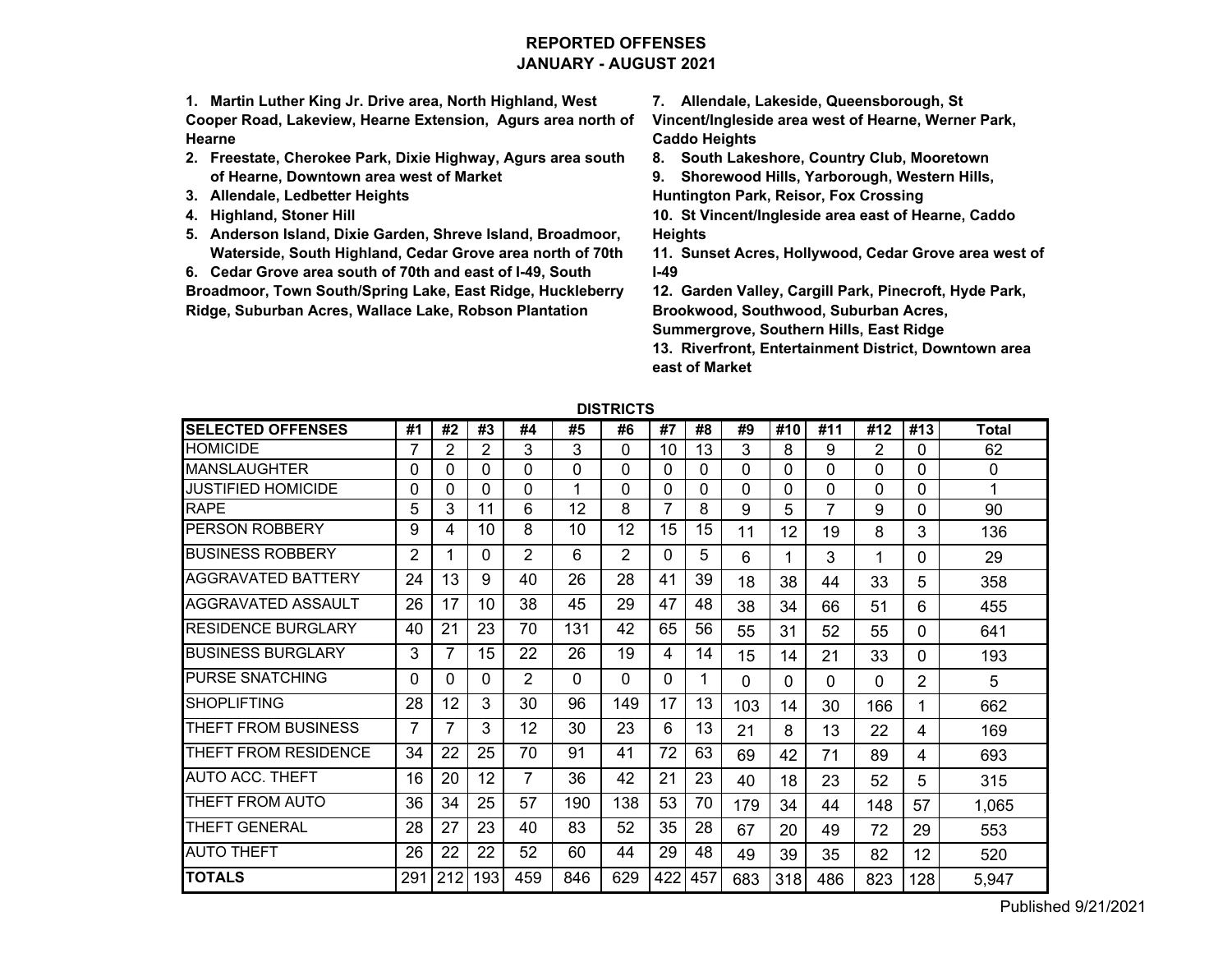| <b>AUGUST 2021</b> |  |
|--------------------|--|
|--------------------|--|

|                           |          | <b>District 1</b> | %          |                | <b>District 2</b> | $\%$       | <b>District 3</b>       |                | $\%$       |                | District 13 | $\%$       |                | <b>TOTAL</b> | %          |
|---------------------------|----------|-------------------|------------|----------------|-------------------|------------|-------------------------|----------------|------------|----------------|-------------|------------|----------------|--------------|------------|
| <b>CRIME</b>              | 2021     | 2020              | <b>CHG</b> | 2021           | 2020              | <b>CHG</b> | 2021                    | 2020           | <b>CHG</b> |                | 2021 2020   | <b>CHG</b> | 2021           | 2020         | <b>CHG</b> |
| Homicide                  |          | 0                 | <b>NA</b>  |                |                   | 0%         | 0                       | 0              | <b>NA</b>  | $\Omega$       | 0           | <b>NA</b>  | $\overline{2}$ |              | 100%       |
| Manslaughter              | 0        | 0                 | <b>NA</b>  | $\Omega$       | 0                 | <b>NA</b>  | 0                       | 0              | <b>NA</b>  | $\Omega$       | 0           | <b>NA</b>  | 0              | $\Omega$     | <b>NA</b>  |
| Justified Homicide        | 0        | 0                 | <b>NA</b>  | 0              | 0                 | <b>NA</b>  | 0                       | 0              | <b>NA</b>  | 0              | 0           | <b>NA</b>  | $\Omega$       | 0            | <b>NA</b>  |
| Rape                      | 0        | 0                 | <b>NA</b>  |                | 0                 | <b>NA</b>  | 2                       | 2              | 0%         | 0              |             | $-100%$    | 3              | 3            | $0\%$      |
| Person Robbery            | 2        | 2                 | 0%         | $\mathbf{0}$   | 0                 | <b>NA</b>  |                         | 2              | $-50%$     | 0              | 0           | <b>NA</b>  | 3              | 4            | $-25%$     |
| <b>Business Robbery</b>   |          | 0                 | <b>NA</b>  | $\mathbf{0}$   | $\Omega$          | <b>NA</b>  | $\Omega$                | 0              | <b>NA</b>  | 0              | 0           | <b>NA</b>  |                | $\Omega$     | <b>NA</b>  |
| Aggravated Battery        | 2        | 4                 | $-50%$     |                | 4                 | $-75%$     | 0                       | 3              | $-100%$    |                | 0           | <b>NA</b>  | 4              | 11           | $-64%$     |
| Aggravated Assault        |          | 5                 | $-80%$     | 4              | 4                 | 0%         |                         | 3              | $-67%$     | 0              | 0           | <b>NA</b>  | 6              | 12           | $-50%$     |
| <b>Residence Burglary</b> | 10       | 8                 | 25%        | 5              | $\overline{2}$    | 150%       | $\overline{4}$          |                | 300%       | $\Omega$       |             | $-100%$    | 19             | 12           | 58%        |
| <b>Business Burglary</b>  | 0        |                   | $-100%$    | 0              | 5                 | $-100%$    | $\mathbf{0}$            | 4              | $-100%$    | 0              | 0           | <b>NA</b>  | $\Omega$       | 10           | -100%      |
| <b>Purse Snatching</b>    | $\Omega$ | 0                 | <b>NA</b>  | $\Omega$       | $\Omega$          | <b>NA</b>  | $\Omega$                |                | <b>NA</b>  | 0              | 0           | <b>NA</b>  | $\Omega$       | $\Omega$     | <b>NA</b>  |
| Shoplifting               | 0        | $\overline{2}$    | $-100%$    | $\Omega$       | $\overline{2}$    | $-100%$    | $\Omega$                |                | $-100%$    | 0              | 0           | <b>NA</b>  | $\Omega$       | 5            | -100%      |
| Theft from Business       | 0        |                   | $-100%$    | $\Omega$       |                   | $-100%$    |                         | $\Omega$       | <b>NA</b>  | 0              |             | $-100%$    |                | 3            | $-67%$     |
| Theft from Residence      | 3        | 6                 | $-50%$     | 3              | 2                 | 50%        | 6                       | $\overline{2}$ | 200%       |                |             | 0%         | 13             | 11           | 18%        |
| Auto Accessory Theft      |          |                   | $0\%$      | $\overline{2}$ |                   | 100%       | $\overline{\mathbf{4}}$ | 0              | <b>NA</b>  | 0              | 0           | <b>NA</b>  | 7              | 2            | 250%       |
| Theft from Auto           | 4        | 6                 | $-33%$     | 2              | 10                | $-80%$     | 2                       | 3              | $-33%$     | 10             |             | 900%       | 18             | 20           | $-10%$     |
| <b>Theft General</b>      | 0        | 2                 | $-100%$    | $\overline{2}$ | 2                 | 0%         | 2                       | 2              | 0%         | 3              |             | 200%       |                |              | $0\%$      |
| <b>Auto Theft</b>         | 2        | $\overline{2}$    | $0\%$      | 3              | $\overline{2}$    | 50%        | $\overline{4}$          | 0              | <b>NA</b>  | $\overline{2}$ | 0           | <b>NA</b>  | 11             | 4            | 175%       |
| <b>TOTALS</b>             | 27       | 40                | $-33%$     | 24             | 36                | $-33%$     | 27                      | 23             | 17%        | 17             | 6           | 183%       | 95             | 105          | $-10%$     |

*NA = Not Applicable because previous month was zero*

#### **JANUARY - AUGUST 2021**

|                             |                | <b>District 1</b> | $\%$       |              | <b>District 2</b> | %          | <b>District 3</b> |           | $\%$       |                | District 13    | %          |                | <b>TOTAL</b> | $\%$       |
|-----------------------------|----------------|-------------------|------------|--------------|-------------------|------------|-------------------|-----------|------------|----------------|----------------|------------|----------------|--------------|------------|
| <b>CRIME</b>                | 2021           | 2020              | <b>CHG</b> | 2021         | 2020              | <b>CHG</b> |                   | 2021 2020 | <b>CHG</b> |                | 2021 2020      | <b>CHG</b> | 2021           | 2020         | <b>CHG</b> |
| Homicide                    | 7              | 2                 | 250%       | 2            | 2                 | 0%         | $\overline{2}$    |           | 100%       |                | 0              | <b>NA</b>  | 11             | 5            | 120%       |
| Manslaughter                | 0              | 0                 | <b>NA</b>  | $\Omega$     | 0                 | <b>NA</b>  | 0                 | 0         | <b>NA</b>  | 0              | 0              | <b>NA</b>  | 0              | 0            | <b>NA</b>  |
| Justified Homicide          | 0              | 0                 | <b>NA</b>  | $\mathbf{0}$ | 0                 | <b>NA</b>  | 0                 | 0         | <b>NA</b>  | 0              | 0              | <b>NA</b>  | 0              | $\Omega$     | <b>NA</b>  |
| Rape                        | 5              | 3                 | 67%        | 3            |                   | 200%       | 11                | 4         | 175%       | 0              | 3              | $-100%$    | 19             | 11           | 73%        |
| Person Robbery              | 9              | 9                 | $0\%$      | 4            | 3                 | 33%        | 10                | 5         | 100%       | 3              | 4              | $-25%$     | 26             | 21           | 24%        |
| <b>Business Robbery</b>     | $\overline{2}$ | 0                 | <b>NA</b>  |              | 0                 | <b>NA</b>  | 0                 |           | $-100%$    | $\Omega$       | 0              | <b>NA</b>  | 3              | 1            | 200%       |
| <b>Aggravated Battery</b>   | 24             | 23                | 4%         | 13           | 10                | 30%        | 9                 | 25        | $-64%$     | 5              | $\overline{7}$ | $-29%$     | 51             | 65           | $-22%$     |
| <b>Aggravated Assault</b>   | 26             | 32                | $-19%$     | 17           | 13                | 31%        | 10                | 17        | $-41%$     | 6              |                | 500%       | 59             | 63           | $-6%$      |
| <b>Residence Burglary</b>   | 40             | 46                | $-13%$     | 21           | 16                | 31%        | 23                | 20        | 15%        | $\Omega$       | 3              | $-100%$    | 84             | 85           | $-1%$      |
| <b>Business Burglary</b>    | 3              | 11                | $-73%$     |              | 14                | $-50%$     | 15                | 21        | $-29%$     | C              | 3              | $-100%$    | 25             | 49           | -49%       |
| <b>Purse Snatching</b>      | 0              | 0                 | <b>NA</b>  | $\Omega$     | 0                 | <b>NA</b>  | 0                 | 0         | <b>NA</b>  | $\overline{2}$ | 0              | <b>NA</b>  | $\overline{2}$ | 0            | <b>NA</b>  |
| Shoplifting                 | 28             | 29                | $-3%$      | 12           | 9                 | 33%        | 3                 | 12        | $-75%$     |                | 0              | <b>NA</b>  | 44             | 50           | $-12%$     |
| <b>Theft from Business</b>  |                | 10                | $-30%$     |              | 26                | $-73%$     | 3                 | 3         | 0%         | 4              | 6              | $-33%$     | 21             | 45           | $-53%$     |
| Theft from Residence        | 34             | 54                | $-37%$     | 22           | 22                | 0%         | 25                | 34        | $-26%$     | 4              | 6              | $-33%$     | 85             | 116          | $-27%$     |
| <b>Auto Accessory Theft</b> | 16             | 14                | 14%        | 20           | 9                 | 122%       | 12                | 5         | 140%       | 5              | 5              | 0%         | 53             | 33           | 61%        |
| Theft from Auto             | 36             | 85                | $-58%$     | 34           | 66                | $-48%$     | 25                | 29        | $-14%$     | 57             | 29             | 97%        | 152            | 209          | $-27%$     |
| <b>Theft General</b>        | 28             | 25                | 12%        | 27           | 26                | 4%         | 23                | 20        | 15%        | 29             | 23             | 26%        | 107            | 94           | 14%        |
| <b>Auto Theft</b>           | 26             | 12                | 117%       | 22           | 16                | 38%        | 22                | 9         | 144%       | 12             | 4              | 200%       | 82             | 41           | 100%       |
| <b>TOTALS</b>               | 291            | 355               | $-18%$     | 212          | 233               | $-9%$      | 193               | 206       | $-6%$      | 128            | 94             | 36%        | 824            | 888          | $-7%$      |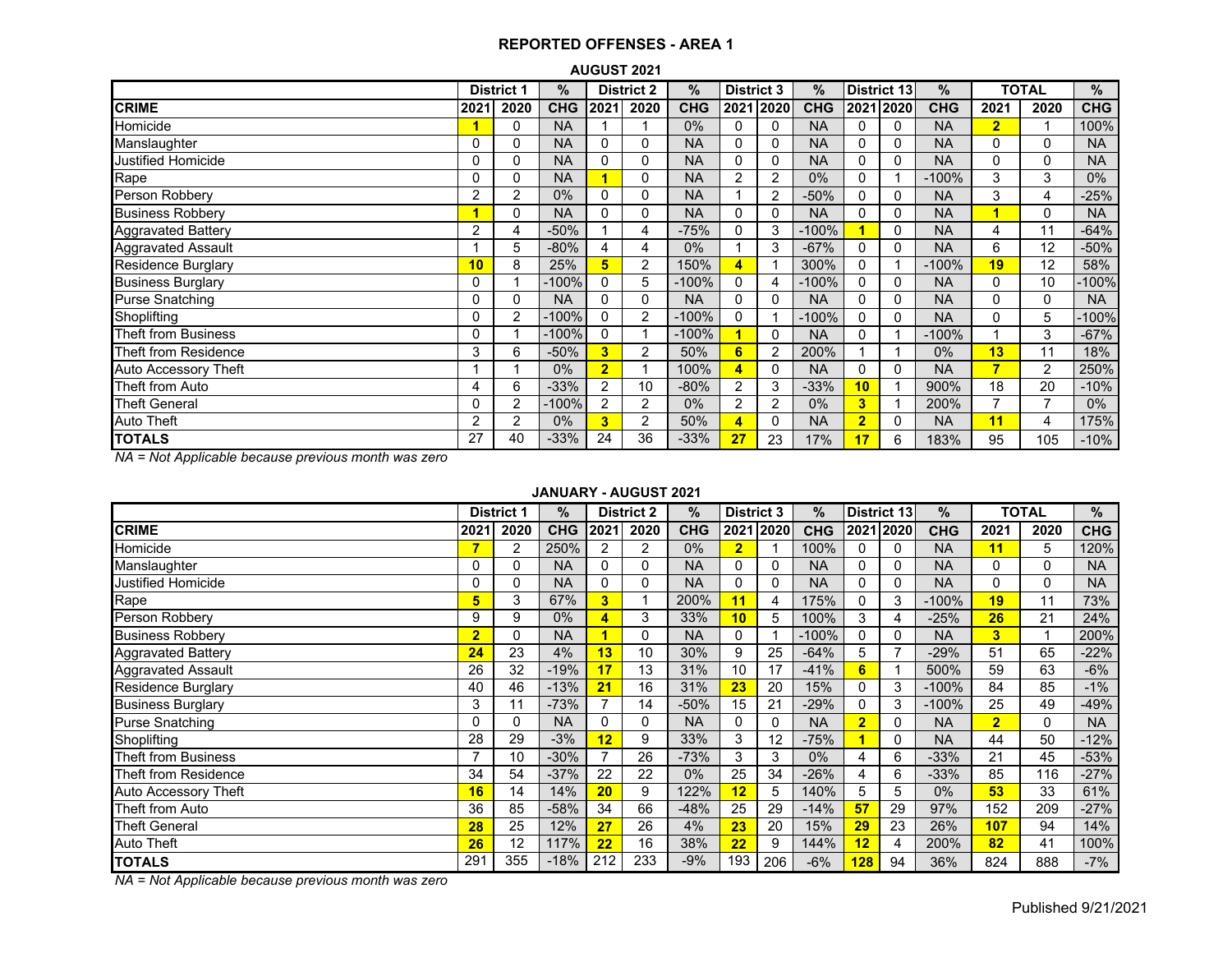#### **AUGUST 2021**

|                             |                | <b>District 4</b> | $\frac{9}{6}$ |                | <b>District 5</b> | $\frac{9}{6}$ | <b>District 6</b> |              | %          |                | TOTAL    | %          |
|-----------------------------|----------------|-------------------|---------------|----------------|-------------------|---------------|-------------------|--------------|------------|----------------|----------|------------|
| <b>CRIME</b>                | 2021           | 2020              | <b>CHG</b>    | 2021           | 2020              | <b>CHG</b>    | 2021              | 2020         | <b>CHG</b> | 2021           | 2020     | <b>CHG</b> |
| Homicide                    | 0              | 0                 | <b>NA</b>     | 0              | 0                 | <b>NA</b>     | 0                 | 0            | <b>NA</b>  | 0              | $\Omega$ | <b>NA</b>  |
| Manslaughter                | 0              | 0                 | <b>NA</b>     | 0              | 0                 | <b>NA</b>     | 0                 | 0            | <b>NA</b>  | $\Omega$       | $\Omega$ | <b>NA</b>  |
| <b>Justified Homicide</b>   | 0              | 0                 | <b>NA</b>     | 0              | 0                 | <b>NA</b>     | 0                 | 0            | <b>NA</b>  | 0              | 0        | <b>NA</b>  |
| Rape                        | 0              | $\overline{2}$    | $-100%$       |                |                   | $0\%$         | 0                 | 3            | -100%      |                | 6        | -83%       |
| Person Robbery              | 1              | $\overline{2}$    | $-50%$        | $\Omega$       | 0                 | <b>NA</b>     | 2                 | 3            | $-33%$     | 3              | 5        | $-40%$     |
| <b>Business Robbery</b>     | 0              | 0                 | <b>NA</b>     | $\overline{2}$ | 0                 | <b>NA</b>     | 0                 | 0            | <b>NA</b>  | $\overline{2}$ | $\Omega$ | <b>NA</b>  |
| <b>Aggravated Battery</b>   | 4              | 5                 | $-20%$        | 5              | 4                 | 25%           | 2                 | 4            | $-50%$     | 11             | 13       | $-15%$     |
| <b>Aggravated Assault</b>   | 4              | 5                 | $-20%$        | $\overline{7}$ | 2                 | 250%          | $\overline{2}$    | 2            | 0%         | 13             | 9        | 44%        |
| <b>Residence Burglary</b>   | 14             | 13                | 8%            | 10             | 34                | $-71%$        | 10                | 4            | 150%       | 34             | 51       | $-33%$     |
| <b>Business Burglary</b>    | 5              | 4                 | 25%           | 8              | 3                 | 167%          |                   | 4            | $-75%$     | 14             | 11       | 27%        |
| <b>Purse Snatching</b>      | 0              | 0                 | <b>NA</b>     | 0              | 0                 | <b>NA</b>     | 0                 | $\Omega$     | <b>NA</b>  | 0              | $\Omega$ | <b>NA</b>  |
| Shoplifting                 |                | 8                 | $-88%$        | 5              | 11                | $-55%$        | 10                | 18           | $-44%$     | 16             | 37       | $-57%$     |
| Theft from Business         | $\overline{2}$ |                   | 100%          | 5              | 2                 | 150%          | 0                 | 4            | -100%      |                |          | $0\%$      |
| Theft from Residence        | 12             | 12                | $0\%$         | 16             | 30                | $-47%$        | 6                 | 11           | $-45%$     | 34             | 53       | $-36%$     |
| <b>Auto Accessory Theft</b> | 0              | 7                 | $-100%$       | 4              | 2                 | 100%          | $\overline{2}$    | $\mathbf{0}$ | <b>NA</b>  | 6              | 9        | $-33%$     |
| Theft from Auto             | 5              | 11                | $-55%$        | 15             | 38                | $-61%$        | 14                | 31           | $-55%$     | 34             | 80       | -58%       |
| <b>Theft General</b>        | 4              | $\overline{2}$    | 100%          | 10             | 6                 | 67%           | 6                 | 9            | $-33%$     | 20             | 17       | 18%        |
| Auto Theft                  | 4              | 8                 | $-50%$        | 9              | 8                 | 13%           | 6                 | 3            | 100%       | 19             | 19       | $0\%$      |
| <b>TOTALS</b>               | 56             | 80                | $-30%$        | 97             | 141               | $-31%$        | 61                | 96           | $-36%$     | 214            | 317      | $-32\%$    |

*NA = Not Applicable because previous month was zero*

#### **JANUARY - AUGUST 2021**

|                            |                | <b>District 4</b> | %          |          | <b>District 5</b> | $\frac{0}{0}$ | <b>District 6</b> |              | $\%$       |                | <b>TOTAL</b> | %          |
|----------------------------|----------------|-------------------|------------|----------|-------------------|---------------|-------------------|--------------|------------|----------------|--------------|------------|
| <b>CRIME</b>               | 2021           | 2020              | <b>CHG</b> | 2021     | 2020              | <b>CHG</b>    | 2021              | 2020         | <b>CHG</b> | 2021           | 2020         | <b>CHG</b> |
| Homicide                   | 3              | 2                 | 50%        | 3        | 5                 | $-40%$        | 0                 |              | $-100%$    | 6              | 8            | $-25%$     |
| Manslaughter               | 0              | $\Omega$          | <b>NA</b>  | $\Omega$ | 0                 | <b>NA</b>     | 0                 | 0            | <b>NA</b>  | 0              | 0            | <b>NA</b>  |
| Justified Homicide         | 0              |                   | $-100%$    |          | 2                 | $-50%$        | 0                 |              | $-100%$    |                | 4            | $-75%$     |
| Rape                       | 6              | 10                | $-40%$     | 12       | 9                 | 33%           | 8                 | 7            | 14%        | 26             | 26           | $0\%$      |
| Person Robbery             | 8              | 11                | $-27%$     | 10       | 13                | $-23%$        | 12                | 9            | 33%        | 30             | 33           | $-9%$      |
| <b>Business Robbery</b>    | $\overline{2}$ |                   | 100%       | 6        | 4                 | 50%           | $\overline{2}$    |              | 100%       | 10             | 6            | 67%        |
| <b>Aggravated Battery</b>  | 40             | 30                | 33%        | 26       | 26                | 0%            | 28                | 16           | 75%        | 94             | 72           | 31%        |
| <b>Aggravated Assault</b>  | 38             | 37                | 3%         | 45       | 26                | 73%           | 29                | 24           | 21%        | 112            | 87           | 29%        |
| <b>Residence Burglary</b>  | 70             | 95                | $-26%$     | 131      | 145               | $-10%$        | 42                | 39           | 8%         | 243            | 279          | $-13%$     |
| <b>Business Burglary</b>   | 22             | 17                | 29%        | 26       | 24                | 8%            | 19                | 26           | $-27%$     | 67             | 67           | $0\%$      |
| <b>Purse Snatching</b>     | $\overline{2}$ | 0                 | <b>NA</b>  | 0        | 0                 | <b>NA</b>     | 0                 | $\mathbf{0}$ | <b>NA</b>  | $\overline{2}$ | 0            | <b>NA</b>  |
| Shoplifting                | 30             | 104               | $-71%$     | 96       | 212               | $-55%$        | 149               | 214          | $-30%$     | 275            | 530          | $-48%$     |
| <b>Theft from Business</b> | 12             | 18                | $-33%$     | 30       | 20                | 50%           | 23                | 22           | 5%         | 65             | 60           | 8%         |
| Theft from Residence       | 70             | 75                | $-7%$      | 91       | 134               | $-32%$        | 41                | 79           | $-48%$     | 202            | 288          | $-30%$     |
| Auto Accessory Theft       | 7              | 31                | $-77%$     | 36       | 24                | 50%           | 42                | 20           | 110%       | 85             | 75           | 13%        |
| Theft from Auto            | 57             | 94                | $-39%$     | 190      | 228               | $-17%$        | <b>138</b>        | 134          | 3%         | 385            | 456          | $-16%$     |
| <b>Theft General</b>       | 40             | 53                | $-25%$     | 83       | 63                | 32%           | 52                | 58           | $-10%$     | 175            | 174          | 1%         |
| <b>Auto Theft</b>          | 52             | 36                | 44%        | 60       | 63                | $-5%$         | 44                | 35           | 26%        | 156            | 134          | 16%        |
| <b>TOTALS</b>              | 459            | 615               | $-25%$     | 846      | 998               | $-15%$        | 629               | 686          | $-8%$      | 1,934          | 2,299        | $-16%$     |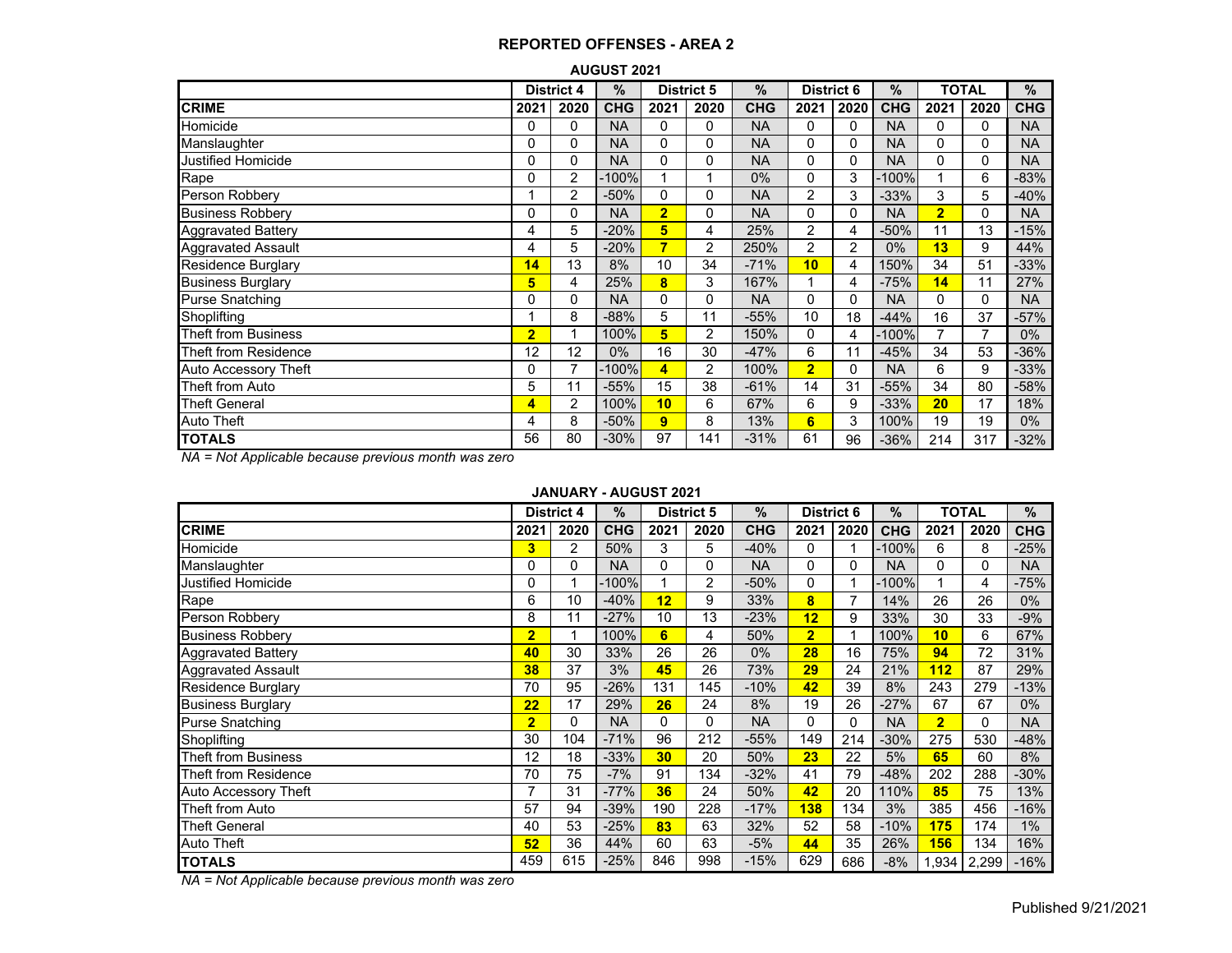|                            |                   |                | <b>AUGUST 2021</b> |                |                   |               |                |                   |            |                |              |            |
|----------------------------|-------------------|----------------|--------------------|----------------|-------------------|---------------|----------------|-------------------|------------|----------------|--------------|------------|
|                            | <b>District 7</b> |                | %                  |                | <b>District 8</b> | $\frac{9}{6}$ |                | <b>District 9</b> | $\%$       |                | <b>TOTAL</b> | %          |
| <b>CRIME</b>               | 2021              | 2020           | <b>CHG</b>         |                | 2021 2020         | <b>CHG</b>    | 2021           | 2020              | <b>CHG</b> | 2021           | 2020         | <b>CHG</b> |
| Homicide                   | 0                 | 0              | <b>NA</b>          | $\overline{2}$ |                   | 100%          | 0              | 0                 | <b>NA</b>  | $\overline{2}$ |              | 100%       |
| Manslaughter               | 0                 | 0              | <b>NA</b>          | $\Omega$       | 0                 | <b>NA</b>     | 0              | $\Omega$          | <b>NA</b>  | 0              | 0            | <b>NA</b>  |
| <b>Justified Homicide</b>  | 0                 | 0              | <b>NA</b>          | 0              | 0                 | <b>NA</b>     | 0              | 0                 | <b>NA</b>  | 0              | 0            | <b>NA</b>  |
| Rape                       | 3                 | 0              | <b>NA</b>          |                | 1                 | $0\%$         |                | 3                 | $-67%$     | 5              | 4            | 25%        |
| Person Robbery             | 3                 |                | 200%               | $\overline{2}$ | 3                 | $-33%$        | 2              | $\overline{2}$    | $0\%$      | 7              | 6            | 17%        |
| <b>Business Robbery</b>    | 0                 | 0              | <b>NA</b>          | $\overline{2}$ | 0                 | <b>NA</b>     | 0              | 0                 | <b>NA</b>  | $\overline{2}$ | 0            | <b>NA</b>  |
| Aggravated Battery         | 4                 | 10             | $-60%$             | 2              | 5                 | $-60%$        | 2              | 4                 | $-50%$     | 8              | 19           | $-58%$     |
| <b>Aggravated Assault</b>  | 4                 | 14             | $-71%$             | 5              | 9                 | $-44%$        | 8              | 10                | $-20%$     | 17             | 33           | $-48%$     |
| <b>Residence Burglary</b>  |                   | 5              | 40%                | 8              | 3                 | 167%          | 5              | 7                 | -29%       | 20             | 15           | 33%        |
| <b>Business Burglary</b>   | 0                 | 3              | $-100%$            |                | 6                 | $-83%$        | $\overline{c}$ | $\overline{2}$    | $0\%$      | 3              | 11           | $-73%$     |
| <b>Purse Snatching</b>     | 0                 | 0              | <b>NA</b>          | $\Omega$       | 0                 | <b>NA</b>     | 0              | 0                 | <b>NA</b>  | 0              | 0            | <b>NA</b>  |
| Shoplifting                | 2                 | 8              | $-75%$             | $\overline{2}$ | 2                 | $0\%$         | 12             | 33                | $-64%$     | 16             | 43           | $-63%$     |
| <b>Theft from Business</b> | и                 | 0              | <b>NA</b>          |                | 3                 | $-67%$        | 3              | $\overline{2}$    | 50%        | 5              | 5            | $0\%$      |
| Theft from Residence       | 7                 | 12             | $-42%$             | 6              | 12                | $-50%$        | 8              | 11                | $-27%$     | 21             | 35           | $-40%$     |
| Auto Accessory Theft       | 3                 | $\overline{2}$ | 50%                |                | 5                 | $-80%$        | 9              | $\overline{2}$    | 350%       | 13             | 9            | 44%        |
| Theft from Auto            | 5                 | 9              | -44%               | 17             | 20                | $-15%$        | 10             | 26                | $-62%$     | 32             | 55           | $-42%$     |
| <b>Theft General</b>       | 4                 | 6              | $-33%$             | 3              | 4                 | $-25%$        | 4              | 8                 | $-50%$     | 11             | 18           | $-39%$     |
| <b>Auto Theft</b>          | 9                 |                | 800%               | 9              | 4                 | 125%          | 8              | 6                 | 33%        | 26             | 11           | 136%       |
| <b>TOTALS</b>              | 52                | 71             | $-27%$             | 62             | 78                | $-21%$        | 74             | 116               | $-36%$     | 188            | 265          | $-29%$     |

*NA = Not Applicable because previous month was zero*

### **JANUARY - AUGUST 2021**

|                            | <b>District 7</b> |      | $\%$       |      | <b>District 8</b> | $\%$       |      | <b>District 9</b> | $\%$       |       | <b>TOTAL</b> | %          |
|----------------------------|-------------------|------|------------|------|-------------------|------------|------|-------------------|------------|-------|--------------|------------|
| <b>CRIME</b>               | 2021              | 2020 | <b>CHG</b> | 2021 | 2020              | <b>CHG</b> | 2021 | 2020              | <b>CHG</b> | 2021  | 2020         | <b>CHG</b> |
| Homicide                   | 10                | 3    | 233%       | 13   | 5                 | 160%       | 3    | 2                 | 50%        | 26    | 10           | 160%       |
| Manslaughter               | 0                 | 0    | <b>NA</b>  | 0    |                   | $-100%$    | 0    | 0                 | <b>NA</b>  | 0     |              | $-100%$    |
| <b>Justified Homicide</b>  | 0                 |      | $-100%$    | 0    | 0                 | <b>NA</b>  | 0    | 0                 | <b>NA</b>  | 0     |              | -100%      |
| Rape                       |                   | 9    | $-22%$     | 8    | 6                 | 33%        | 9    | 10                | $-10%$     | 24    | 25           | $-4%$      |
| Person Robbery             | 15                | 12   | 25%        | 15   | 11                | 36%        | 11   | 12                | $-8%$      | 41    | 35           | 17%        |
| <b>Business Robbery</b>    | 0                 |      | $-100%$    | 5    | 2                 | 150%       | 6    | 2                 | 200%       | 11    | 5            | 120%       |
| <b>Aggravated Battery</b>  | 41                | 54   | $-24%$     | 39   | 40                | $-3%$      | 18   | 19                | $-5%$      | 98    | 113          | $-13%$     |
| <b>Aggravated Assault</b>  | 47                | 65   | $-28%$     | 48   | 46                | 4%         | 38   | 47                | $-19%$     | 133   | 158          | $-16%$     |
| Residence Burglary         | 65                | 58   | 12%        | 56   | 56                | $0\%$      | 55   | 46                | 20%        | 176   | 160          | 10%        |
| <b>Business Burglary</b>   | 4                 | 7    | $-43%$     | 14   | 20                | $-30%$     | 15   | 19                | $-21%$     | 33    | 46           | $-28%$     |
| <b>Purse Snatching</b>     | 0                 | 0    | <b>NA</b>  | 1    |                   | $0\%$      | 0    | 0                 | <b>NA</b>  |       |              | $0\%$      |
| Shoplifting                | 17                | 64   | $-73%$     | 13   | 41                | $-68%$     | 103  | 201               | $-49%$     | 133   | 306          | $-57%$     |
| <b>Theft from Business</b> | 6                 | 8    | $-25%$     | 13   | 10                | 30%        | 21   | 16                | 31%        | 40    | 34           | 18%        |
| Theft from Residence       | 72                | 70   | 3%         | 63   | 72                | $-13%$     | 69   | 85                | $-19%$     | 204   | 227          | $-10%$     |
| Auto Accessory Theft       | 21                | 19   | 11%        | 23   | 33                | $-30%$     | 40   | 28                | 43%        | 84    | 80           | 5%         |
| Theft from Auto            | 53                | 57   | $-7%$      | 70   | 76                | $-8%$      | 179  | 151               | 19%        | 302   | 284          | 6%         |
| <b>Theft General</b>       | 35                | 41   | $-15%$     | 28   | 52                | $-46%$     | 67   | 65                | 3%         | 130   | 158          | $-18%$     |
| Auto Theft                 | 29                | 16   | 81%        | 48   | 34                | 41%        | 49   | 43                | 14%        | 126   | 93           | 35%        |
| <b>TOTALS</b>              | 422               | 485  | $-13%$     | 457  | 506               | $-10%$     | 683  | 746               | $-8%$      | 1,562 | 1,737        | $-10%$     |